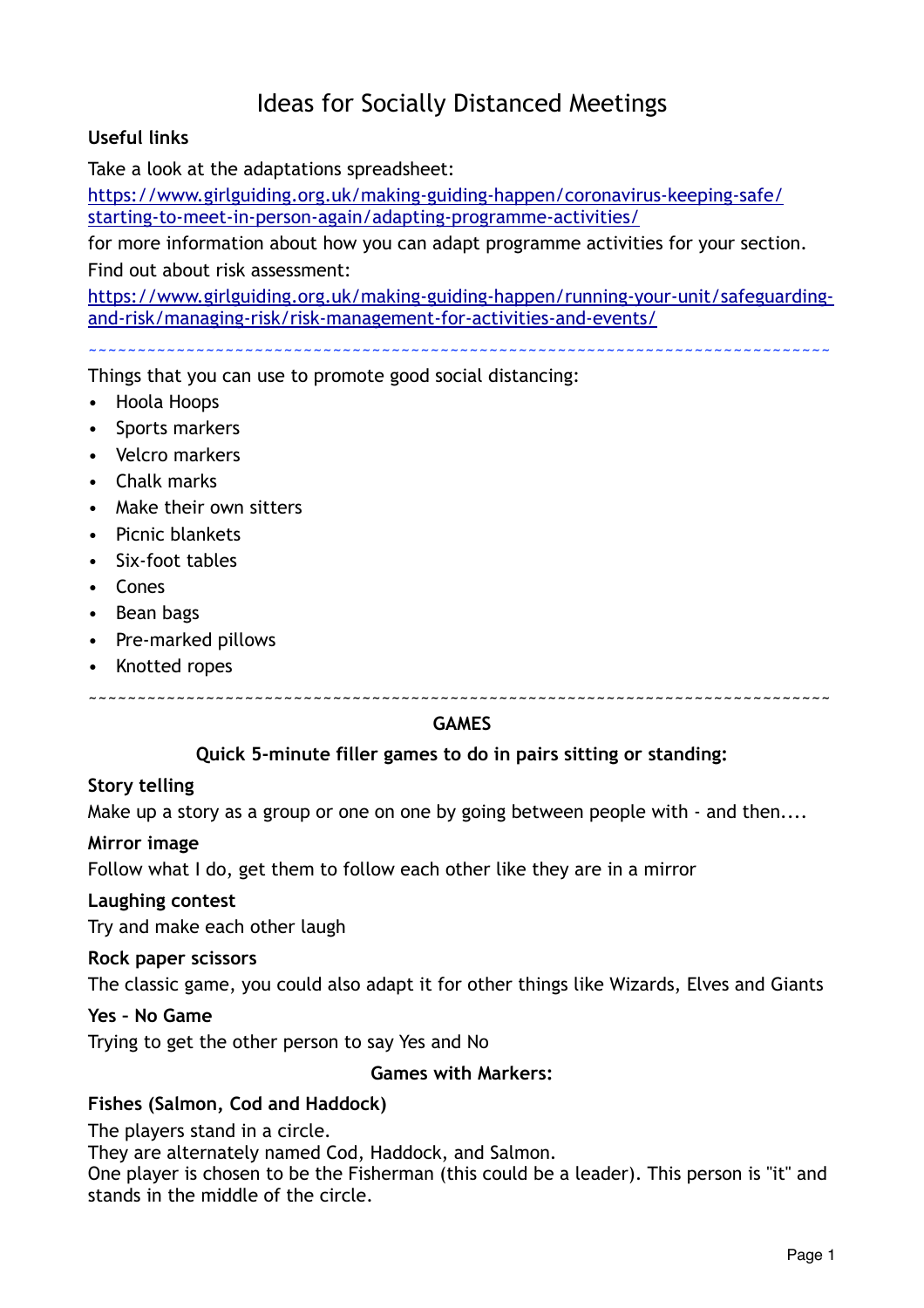When a fish name is called, all the players in that category move around the outside of the circle in a clockwise direction until they reach their places again. They are instructed on how to move with various directions. For example, Cod – high tide, Haddock – coral reef, Salmon – tide turns and so on.

*High tide – move quickly.* 

*Tide turns – change direction.* 

*Sharks – walk backwards.* 

*Low tide – move slowly.* 

*Fisherman about – crouch* 

*Coral reef – jump. down low to avoid the nets.* 

The last person back to their place becomes the Fisherman.

## **Swapping places (parachute games without the parachute)**

Generic swapping places games like - include he me, anyone who has a sister, and they swap

## **Using the markers as stepping stones**

Create an obstacle course with the place markers being used as steppingstones, at a safe distance.

## **Other games:**

## **Wonky Donkey**

Stand in a circle and choose someone to be the Donkey in the middle they have to close their eyes and listen. A player is chosen from the outside circle to shout out "Wonky Donkey" to wake the donkey up. The donkey has to identify who they think was the shouter.

## **Keeper of the keys/Wake up the bear**

## *\*make sure you sanitise any shared equipment\**

Stand or sit in a circle around a stool or chair. Choose a player to be "Keeper of the Keys" and invite them to sit on the seat with a set of keys underneath. The "Keeper" wears a blindfold or keeps their eyes closed. Pick a player to sneak forward and attempt to get the keys. If the "Keeper" hears someone, they raise a hand and point at where they heard the sound. If the "Keeper" points at a player trying to steal the keys, that person must go back to the outer circle and begin again. The game continues until someone steals the keys and brings them back to the outer circle without the "Keeper" knowing. Once the keys are taken, all players pretend they have the keys behind their back. The centre person then takes off the blindfold and gets three guesses to figure out who has taken the keys. Repeat with a new person as the "Keeper."

## **Splat**

Everyone stands in a circle the chosen player stands in the middle of the circle becomes the "splatter". The splatter randomly points to someone and shouts "SPLAT!"

The player pointed to must duck down; then the two players on either side of the "ducker" must "splat" each other by pointing to the other and saying "SPLAT!"

The last one to splat or if the ducker does not duck, they have to sit down, if they duck successfully the player ducking stands back up.

The game continues until there are two players left, they can have a Rock Paper Scissors match to determine who will be the new splatter in the middle.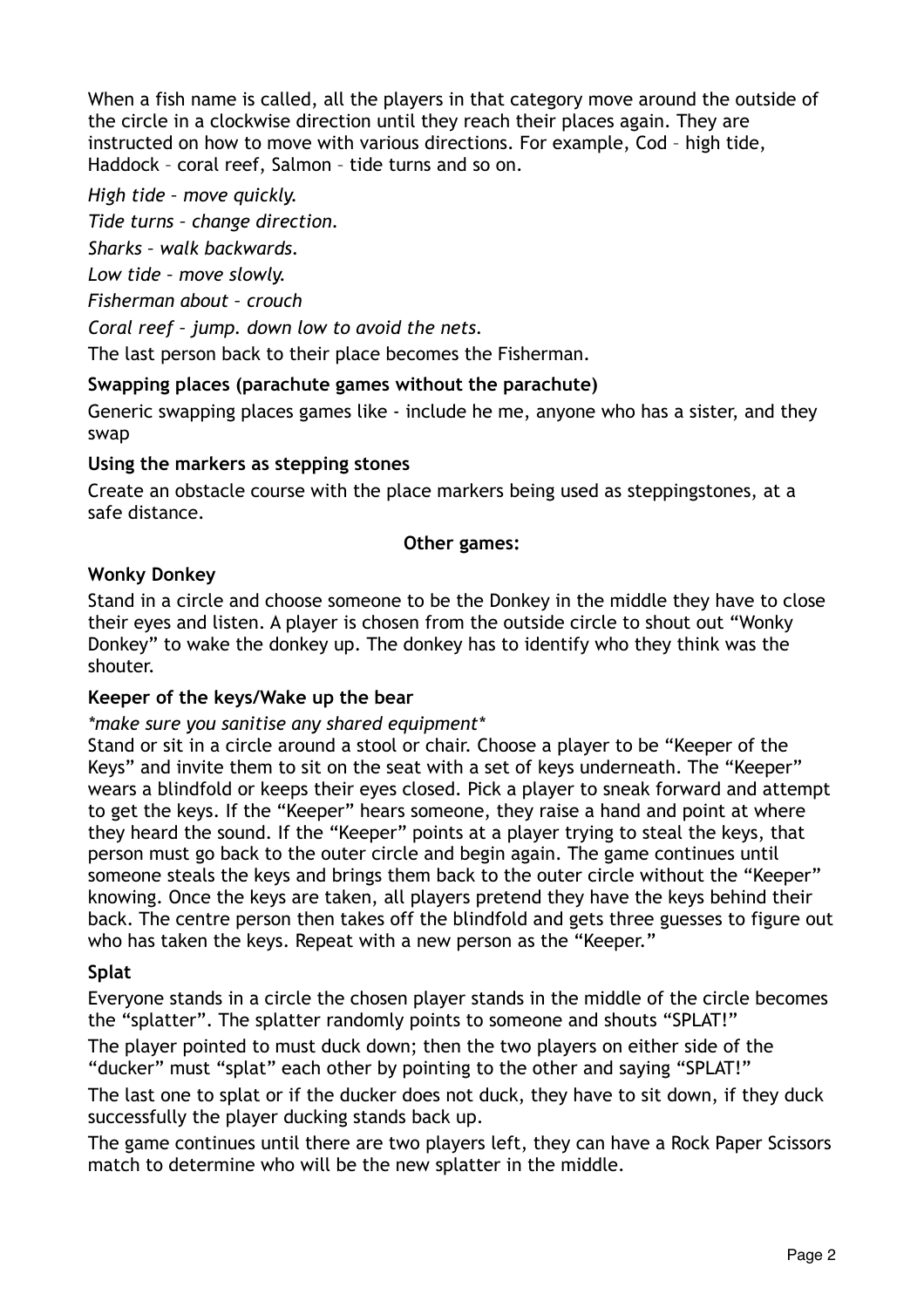## **Captains coming/ Simon says**

These are classic call and action games for example:

*Bow – Go to the front of the "ship/area you are in"* 

*Stern – Go to the back of the "ship/area you are in"* 

*Port – Go to the left side of the "ship/area you are in"* 

*Starboard – Go to the right side of the "ship/area you are in"* 

*Seasick – Head to the side of the "ship/area you are in" and do your duty overboard Jellyfish – Get down on the ground, on our back and shake your arms and legs in the air Captain's Coming – Stand at attention, saluting* 

*At Ease – Relax (this is only said when players are at attention because "Captain's Coming" has been said)* 

*Climb the rigging – act about climbing* 

*Scrub the deck – pretend to wash the floor* 

## **Spotlight/Shadow tag**

Using a torch, girls play a normal game of tag but if they are lit up by the torch they then become it or stuck. Now we're moving into summer you can play this as shadow tag. If someone jumps into your shadow, you become it and have to try and tag someone else.

## **Giant glow stick noughts and crosses:**

Make a glow stick grid on the floor and give the girls either a single stick to be a cross or a joined together loop to be a nought.

## **Human skittles:**

*\*Sanitise the ball between users/wash hands before and after the activity\**

Get the girls to act as human pins and then one girl rolls a ball done the "ally" if a girl is hit they have to fall over in a dramatic sense.

## **Pin the tail on the donkey**

## *\*Bring in their own blind folds\**

Have an image like a donkey with no tail on it, this can be on a wall or on a bedsheet on the ground. Then give the donkey tail to one of the girls and gently spin them around three times. Point the blindfolded girl towards the donkey and ask them to place the tail on the donkey. Once everyone has had a turn, the person with the donkey tail closest to the correct position wins. You can also get girls to give out directions to make the game more technical.

## **Signs**

Each girl has a sign (could be something small like touching their nose or tapping their leg). Sit the girls in a circle. Choose one girl to be the detective. One of the remaining girls will start by sharing their sign and then another girl's sign to pass it to them. They then have to do their sign followed by someone else's. They keep going. Bring the detective back and the detective has to try and 'stop the sign' so they need to identify where it has got to.

*Why not get the girls to make up their own games using the rules of social distancing?* 

## **Human noughts and crosses**

Make a grid on the floor three by three.

Split your girls into two teams, the noughts and the crosses. Get the knots to cross their arms to be crosses.The girls from each team then take it in turns to fill a square on the grid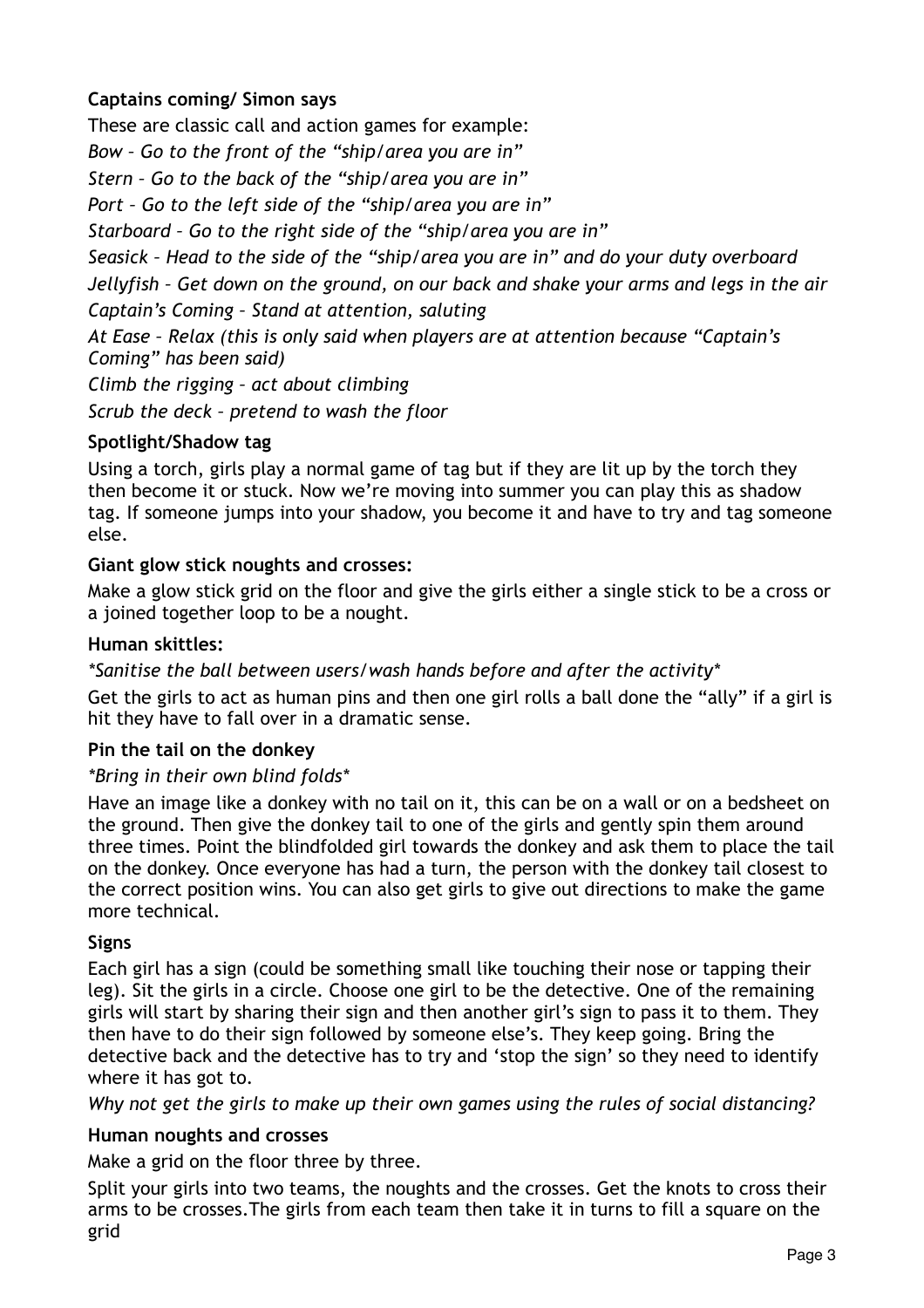The aim is to get a line of noughts or a line of crosses. You can adapt it to have them not talking or ask them to solve riddle before their turn.

## **Human board games (design it yourself)**

#### \**Dice – maybe have a die each or use a kicking one*\*

Using lots of pieces of paper (40 for example) they make up the board game squares, get the girls to write on 5 "squares" a good action – jump ahead 3 spaces, and 5 bad things – skip a turn. They can then decorate the other "squares". Once ready layout the "squares" and play the game.

#### **Frisbee golf or foot golf**

Make up your own 'object course' using tree trunks, lamp posts, bins or even sticks in the ground as targets. Get the girls to throw a Frisbee around the course in the lowest number of throws.

~~~~~~~~~~~~~~~~~~~~~~~~~~~~~~~~~~~~~~~~~~~~~~~~~~~~~~~~~~~~~~~~~~~~~~~~~~~~

#### **SESSION IDEAS**

## **Downhill skiing**

Get the girls to design their own non snow skis, these could be out of cardboard for the girls to wear or out of lollipop sticks for a paper person. Once designed and made you can have races to see who has the fastest skis.

#### **Guess who**

Get the girls to bring in props and costumes they then sit in a grid and become a life size guess who game.

**Scavenger hunts**: girls have to look for all letters of the alphabet and can't use the same thing twice. We went for a walk around the area and they used mobiles to take photos of all of the letters. We had letters from number plates, road names, words you find on the road, house names and more.

#### **Morse code evening** (outdoors):

Two groups of girls have the morse code sheet, they stand at different locations and communicate using their torches to flash each other.

#### **Tie-Dying:**

Each girl brought along a cloth idea that was white (pillowcase, t-shirt, tote bag...) they then tied their item up, making sure it was tight and put it in the bucket of dye.

**Cube** (like the TV show) evening:

Each girl has a square to complete challenges in.

#### **Outdoor activities**

#### **Pioneering or gadgets**

 – great way for the girls to practice their knotting skill and provide a competitive element too if your girls enjoy that. You may find that some local campsites have pioneering poles you can use. You could make camp gateways, tables and so much more.

#### **Geocaching**

– as a unit/patrols you could make a geocache and then head out to hide it. You could always then have a go at finding some in the area too. This would make a great link for any guides who are interested in completing the interest badge too.

#### **Corn dollies**

 – making decorative items out of long grass or hay to then put up in the local area. This is great as when they fall apart, they will just decompose with the natural environment.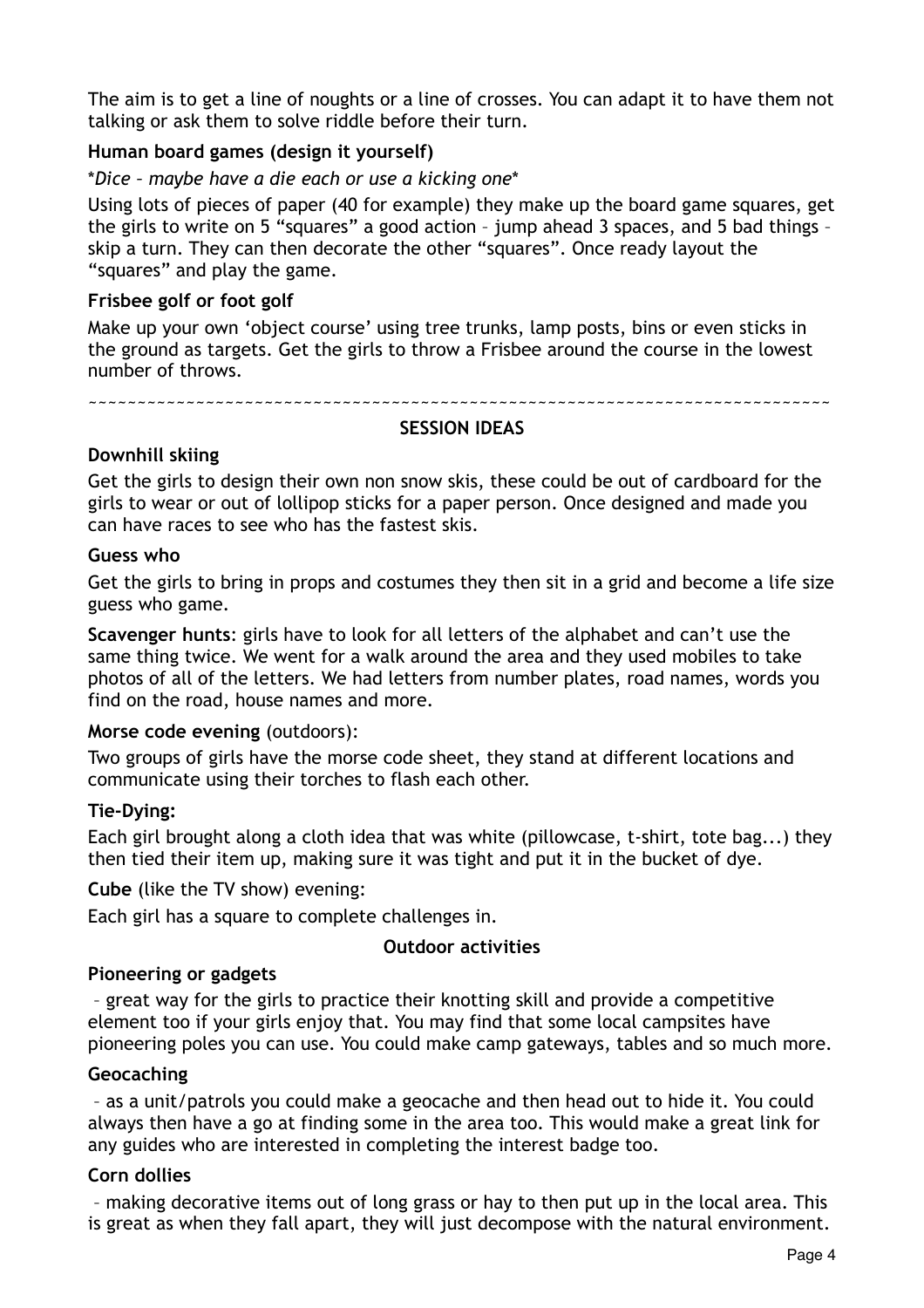## **Trails**

Set up classic trails in the local area for the girls to follow, you can make these out of natural materials like leaves and sticks. You could also use flour as this is not harming to the environment. Look for animal trails and use plaster of Paris to make your own casts. Top tip: use a ring of a plastic bottle as the outside of the mould to make sure it doesn't go everywhere.

## **Cooking/Outdoor skills**

## **Building fires and cooking on them**

 *–* this is a nice activity for all ages, as everyone can socially distance while collecting firewood. Then either as leaders you could build the fire or you could get the girls to help you. Once built you can cook on the fire in different ways. From things on a stick (*they all have their own stick*) like dampers, sausages or smores to something more complicated where they might have to take it in turns to help so there aren't too many people around the fire.

## **Pitching/Striking tents**

 *–* Great for automatic social distancing, as girls can be at either end of the tent poles and once up it'll probably put an automatic barrier in between all girls in the group. They can then strike the tent and put it away in the bag. This is great to cover off part of the camp skills builder and also just such great fun as the girls love to see the achievement of getting their tent up. Don't forget to wash hands before and after shared equipment.

## **Team Building**

## **Junk modelling evening**

- girls bring in junk and they work as a team to build something. They only have one person at the model at a time and they run it a little like a relay. As sharing equipment, girls and leaders should wash hands before and after the activity.

## **Wide games**

are great as you can have them hunt for things or do some small team activities on different bases. If you only have a few adults make the instructions as clear as possible so they can do the activity independently. Alternatively, you can set them the challenge and they need to come back to you to get things signed off.

#### **Giant chalk drawings/Giant art**

– get girls to work together to draw something large, they can take it in turns to do things. Make it harder by not allowing them to talk to one another when creating the picture.

#### **Giant Jenga**

 *–* You can play as teams. If you don't have access to a garden Jenga, you could make your own by getting girls to bring in cardboard boxes. This makes it even more challenging as they won't all stack neatly and is harder to stand upright in the first place.

## **Compass art**

 *–* Girls can have a go at making giant pictures on the floor using tent pegs and string (or alternatives if indoors). They make their picture by directing others. For example, two steps forward. Turn right, three steps forwards. Girls can design their image on squared paper first.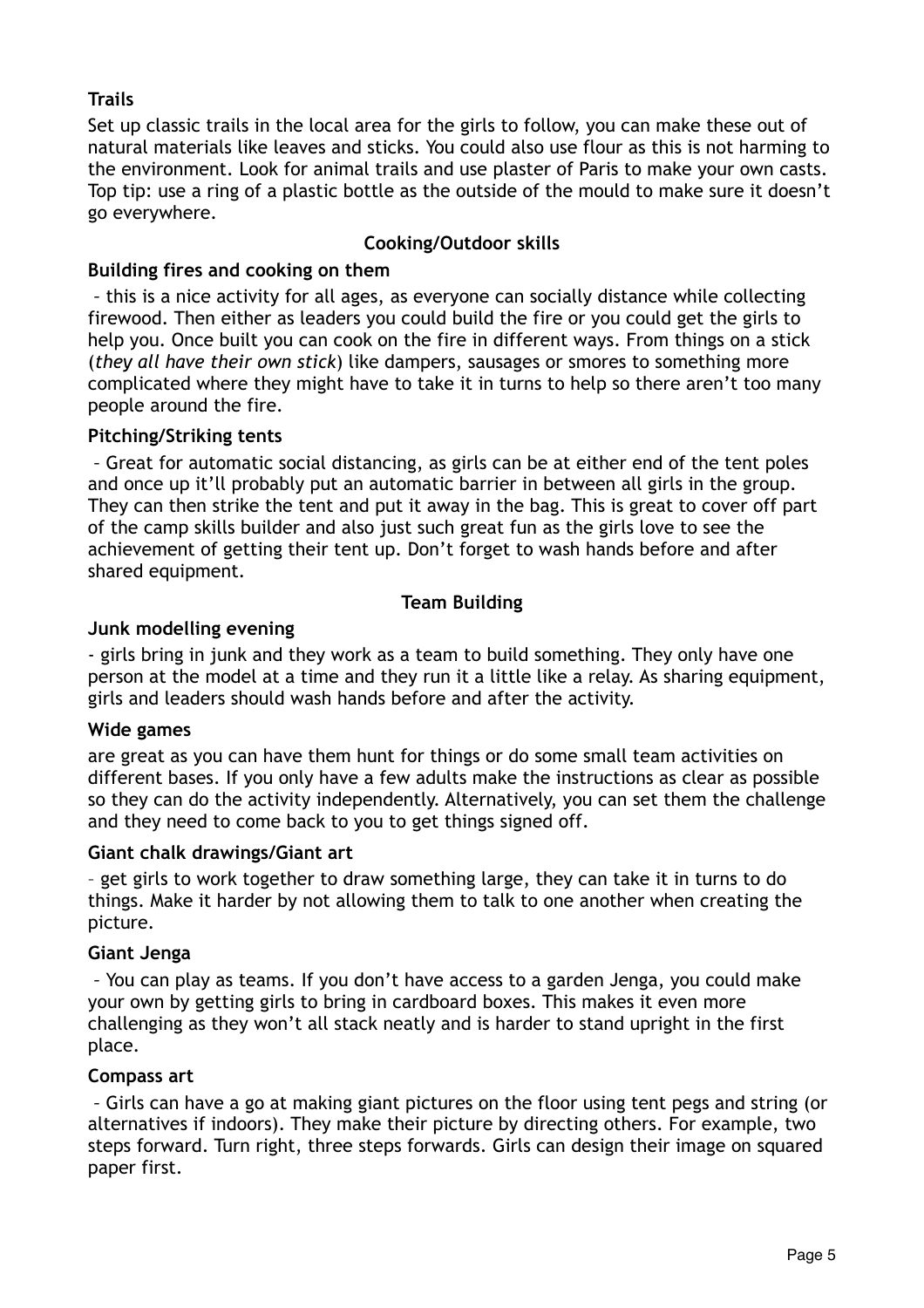## **Group pick up challenge** (outdoors):

Get an elastic band and tie around it six strings which are 2 meters long. Each girl grabs the string and forms a circle with the elastic band in the middle. The girls have to work together as a group to pick up objects (like bottles) with the elastic band by pulling on their string. You can set up an obstacle course with various things that need to be picked up and moved with the elastic band

#### **Group balance challenge:**

Get a large box and tie ropes to the edge of it, cut out holes so that a tennis ball can sit in the hole but not fall through. Then using the ropes, the girls have to move the box to get all the tennis balls to sit into the holes.

#### **Drainpipes/tubes and a ball**.

Each girl has her own strip of drainpipe and as a team they have to get their ball from one end of the space to the other without dropping it. Make the drainpipe long enough that the girls are distanced between each other.

**~~~~~~~~~~~~~~~~~~~~~~~~~~~~~~~~~~~~~~~~~~~~~~~~~~~~~~~~~~~~~~~~~~~~**

## **Event based themes Queen's 95th Birthday**

#### **Write a card** *-*

Then you can go on a socially distanced walk to post them. Girls get to learn about addressing envelopes, can have fun designing a card each and get to go for a walk too.

#### **Tea Tasting** *–*

Not only is it a Ranger UMA, but a great opportunity for girls to taste different types of tea. Can get girls to bring their own mug with them or give them one on the evening to use and make sure they know which is theirs.

#### **Make Scones** *–*

We know girls love cooking and if you are able to, why not get girls to work in groups to make scones for their tea party. Simple suggestions, make sure they wash their hands, and perhaps each girl has a different utensil.

#### **Have a tea party** *-*

What better way to celebrate being together than a party. Get girls to dress up for the event, they could bring their own chair if outside to sit socially distanced and they can have 'tea' and scones. If serving food check out the FAQ on this webpage about what things to consider: https://www.girlguiding.org.uk/making-guiding-happen/coronaviruskeeping-safe/

#### **Olympics/ European football championships**

#### **Choose a country** *-*

In groups/sixes get the girls to choose a country (or make up their own) and create flags to wave when supporting their teammates.

#### **Human table football** *–*

Just like the table version girls are in lines and can't move forwards or backwards to kick the ball. Use a rope with knots along it to ensure the girls are distanced apart and it needs to be tight the whole time.

#### **Wacky Races** *–*

Get girls to come up with different 'events' for their own Olympics. They could have a go at Welly Wanging, or javelin using pool noodles. Could also add in some more of the